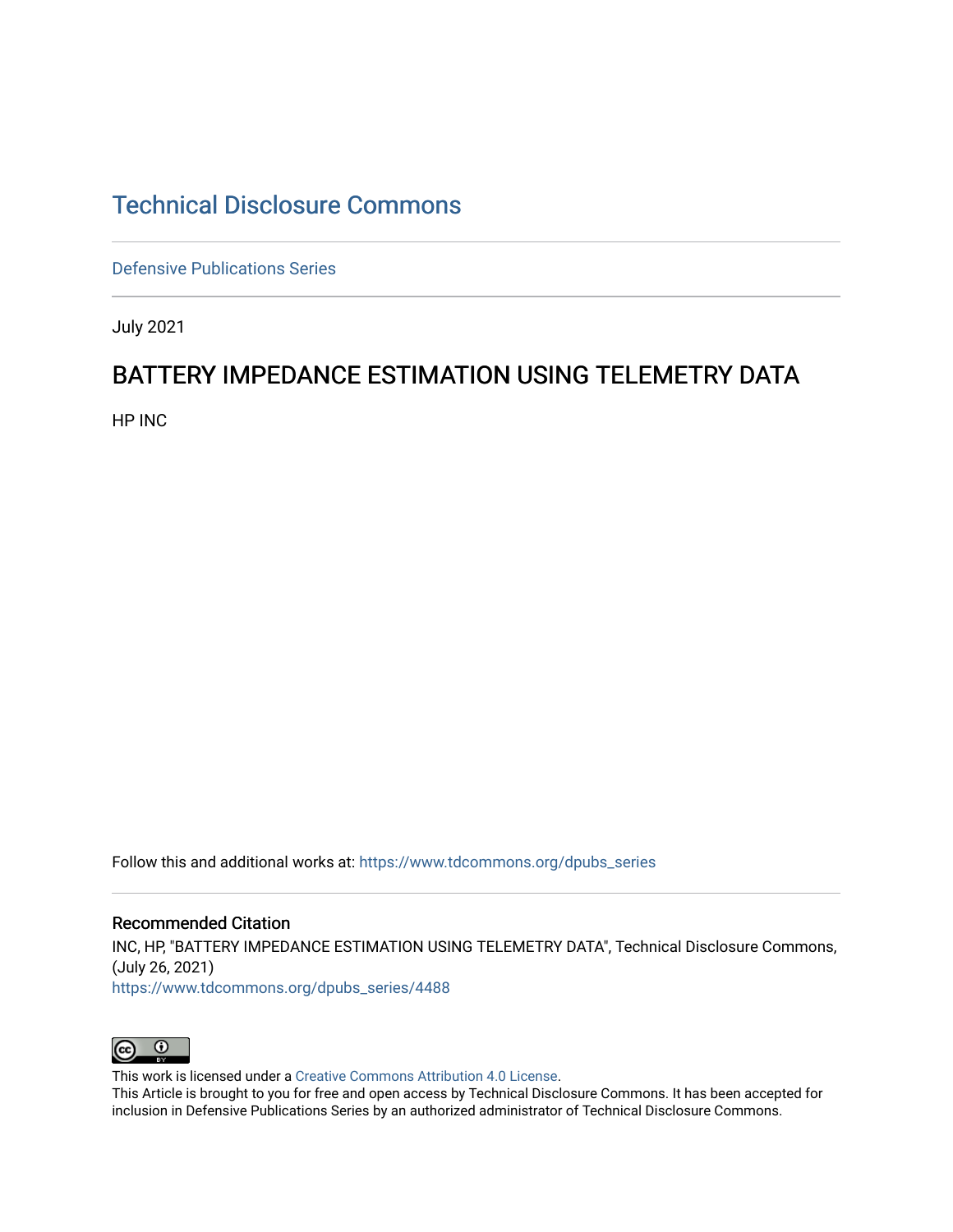## **Battery Impedance Estimation Using Telemetry Data**

**Abstract:** Battery impedance can be determined in situ in an electronic device using telemetry data to calculate the open-circuit voltage and the voltage and current under load.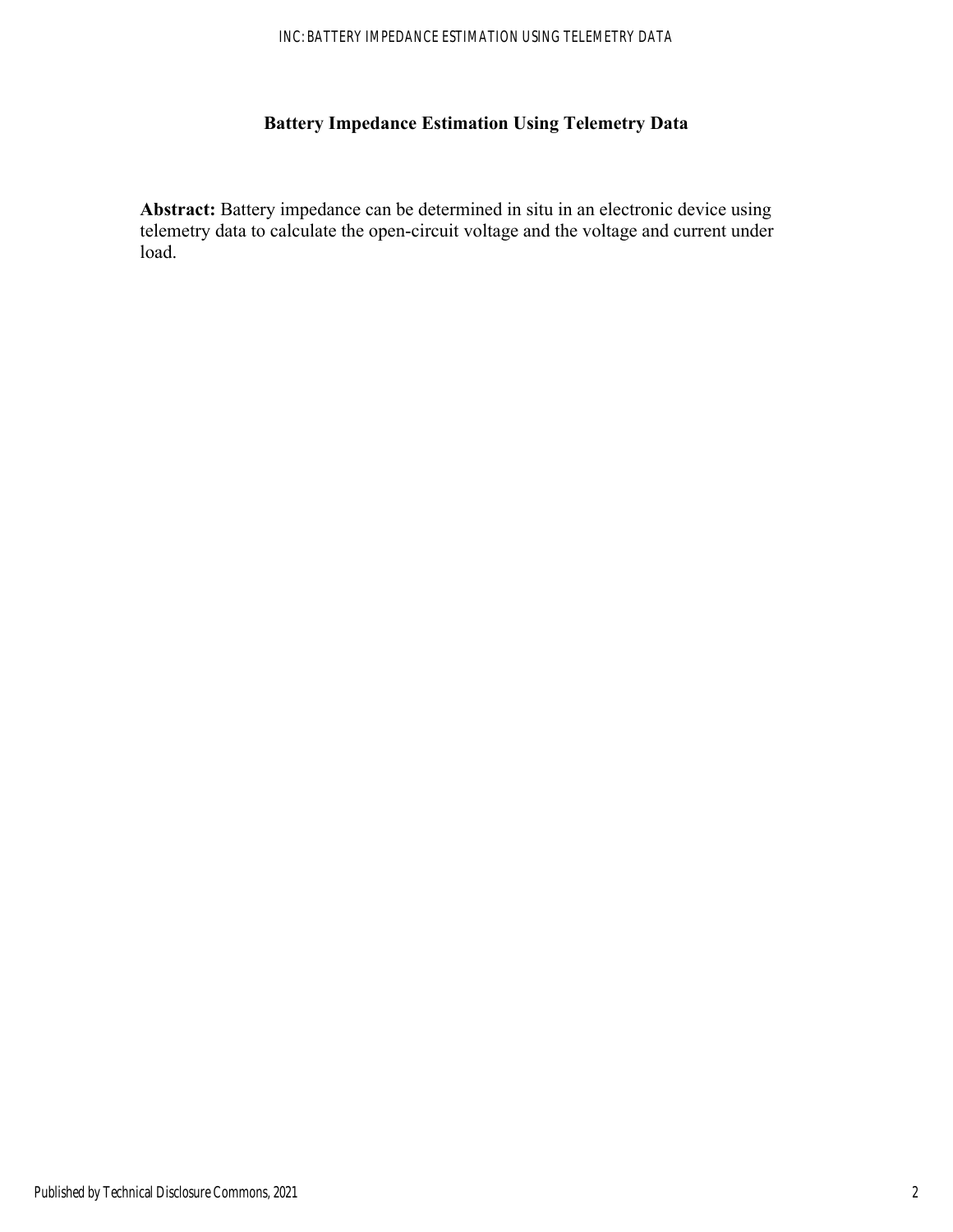This disclosure relates to the field of batteries.

Batteries are used to power a variety of electronic devices, including portable laptop and notebook computers. Battery Impedance (Rbat) is an important property of a battery. The impedance of battery changes over time, after the battery starts to discharge and charge. The impedance is a useful parameter to know. For example, it may be related to the remaining lifetime of the battery.

When a battery is in the system, it is difficult to measure and track battery impedance. Typically, the impedance of a battery is measured by disconnecting the battery from all loads; measuring the open cell voltage; applying a load to the battery; and measuring the voltage (V) of the battery and the current (I) across the load. However, doing so would require that the battery be detached from the rest of the system and additional hardware and logic. As a result, this method of measuring battery impedance is not very practical to the user of the electronic device.

According to the present disclosure, by using telemetry data the battery impedance may be measured and tracked in situ, without disconnecting the battery from the electronic device which it is powering.

Telemetry data acquires the battery status at various times, and/or in various battery states. For example, the telemetry data may be collected periodically – e.g. every 15 minutes. Alternatively, or additionally, it can be collected based on the occurrence of an event – e.g. a transition of the device from AC power to battery DC power, or vice-versa.

First, the open circuit voltage (OCV) is determined as follows:

 $OCV = V$  bat when (Ic = 0 and Id = 0) or BS = "On AC and Fully Charged"

where:  $Vbat = battery voltage$  $Ic = charge current$  $Id =$  discharge current  $BS = battery state$ 

Thus, the OCV is the battery voltage measured when both (a) the battery is on AC power and not charging, and (b) the battery is not supplementing AC power.

Note that an OCV approximation is required because it depends on the remaining capacity. In one example, a linear approximation is used:

 $OCV = OCV \r{r}c100 - (OCV \r{r}c100 - EDV)$ <sup>\*</sup>(1-RCC) as linear approximation)

where:  $EDV = end of discharge voltage$